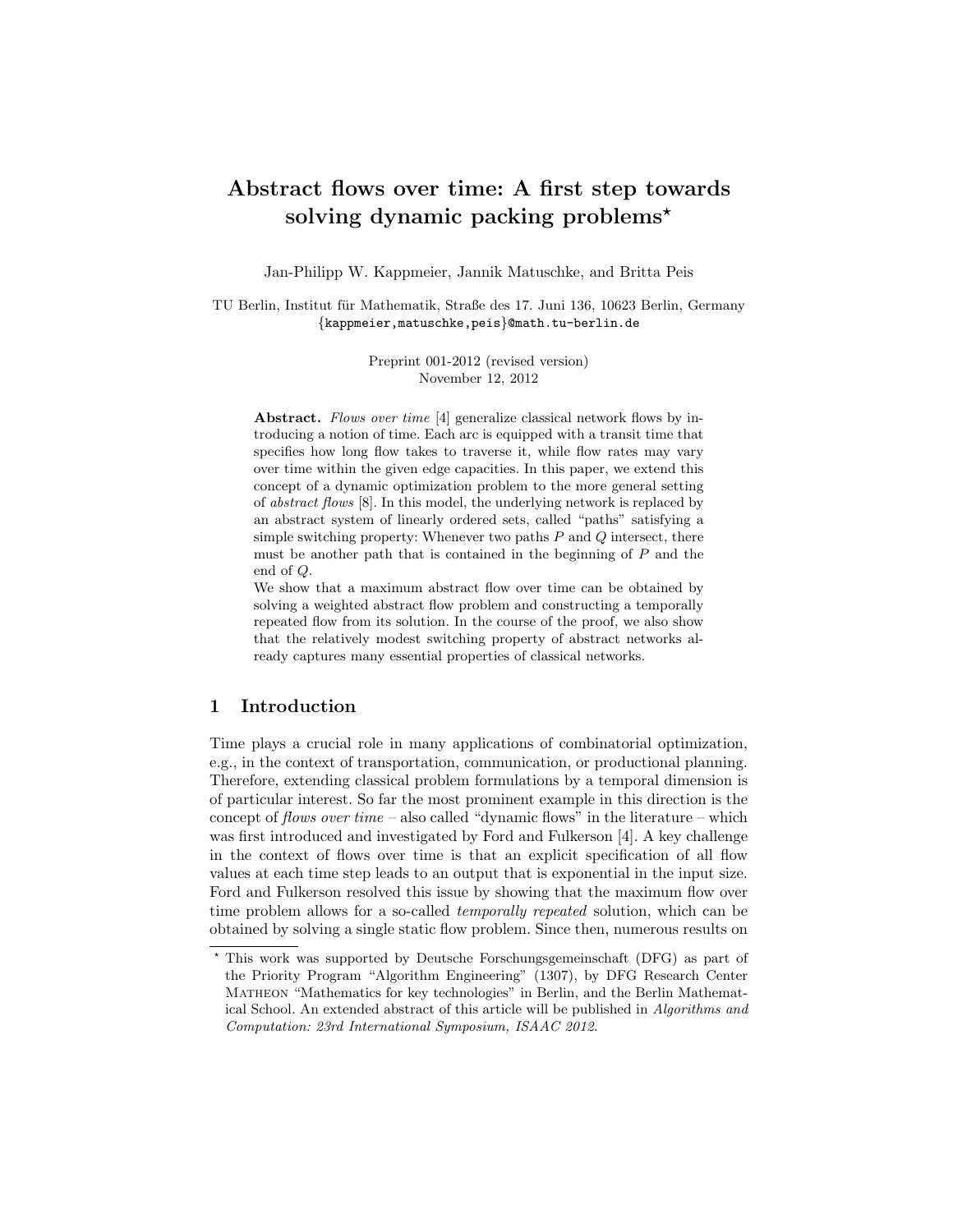different variants of flow over time problems have emerged. Outstanding results include [\[2,](#page-11-2)[10,](#page-11-3)[11\]](#page-11-4), see [\[15\]](#page-11-5) for a general survey.

Network flows can be interpreted as a special case of packing problems: we try to pack the capacitated edges of the graph by assigning flow values to the sourcesink-paths. Given the impact of Ford and Fulkerson's result, which spawned a whole theory of flows over time, one now might ask how the concept of time can be extended to other packing problems. A first natural candidate are generalizations of static network flows, as, e.g., abstract flows. The notion of abstract flows goes back to Hoffman [\[8\]](#page-11-1), who observed that Ford and Fulkerson's original proof of the max flow/min cut theorem [\[3\]](#page-11-6) does not use the underlying network structure directly but only exploits one particular property of the path system, the so-called switching property. Hoffman succeeded in showing that packing problems defined on general set systems (called abstract networks) with this switching property are totally dual integral (TDI). These structural results were later complemented by the combinatorial primal-dual algorithms of Martens and McCormick [\[13,](#page-11-7)[12\]](#page-11-8). Inspired by Hoffman's work, further abstractions based on uncrossing axioms have been proposed and corresponding TDI results established, e.g., lattice polyhedra [\[9\]](#page-11-9) or switchdec polyhedra [\[5\]](#page-11-10), see [\[14\]](#page-11-11) for a survey. In light of these generalizations, abstract flows appear to serve as an ideal first stepstone in our endeavour towards dynamic formulations of more general packing integer programs.

Our contribution In this paper, we introduce and investigate *abstract flows* over time and show how a temporally repeated abstract flow and a corresponding minimum cut can be computed by solving a single static weighted abstract flow problem. This immediately leads to the max flow/min cut theorem for abstract flows over time as our main result. Although our construction resembles that of Ford and Fulkerson's original result [\[4\]](#page-11-0) on (non-abstract) flows over time, the proof turns out to be considerably more involved and we will need to take a detour via a relaxed version of abstract flows over time that also considers storage of flow at intermediate elements. However, our results also imply that this relaxation is not proper and there always is an optimal solution that does not wait at intermediate nodes. In the course of our proof, we also establish some interesting structural properties of abstract networks, showing that the relatively modest switching property of abstract path systems already captures many essential properties of classical networks.

Structure of this paper In the remainder of this section, we introduce Hoffman's model of abstract flows in detail. In [Section 2,](#page-3-0) we show how to conduct a time expansion on this model and point out differences to the time expanded network for classical network flows by Ford and Fulkerson [\[4\]](#page-11-0). In [Section 3,](#page-5-0) we will show how to construct the temporally repeated abstract flow and a corresponding minimum abstract cut of same value. In order to validate feasibility of this cut, we will prove the necessary properties on the structure of abstract networks in [Section 4.](#page-7-0) Using these results, we can finally show in [Section 5](#page-9-0) that the cut actually intersects all temporal paths, completing the proof of our main theorem.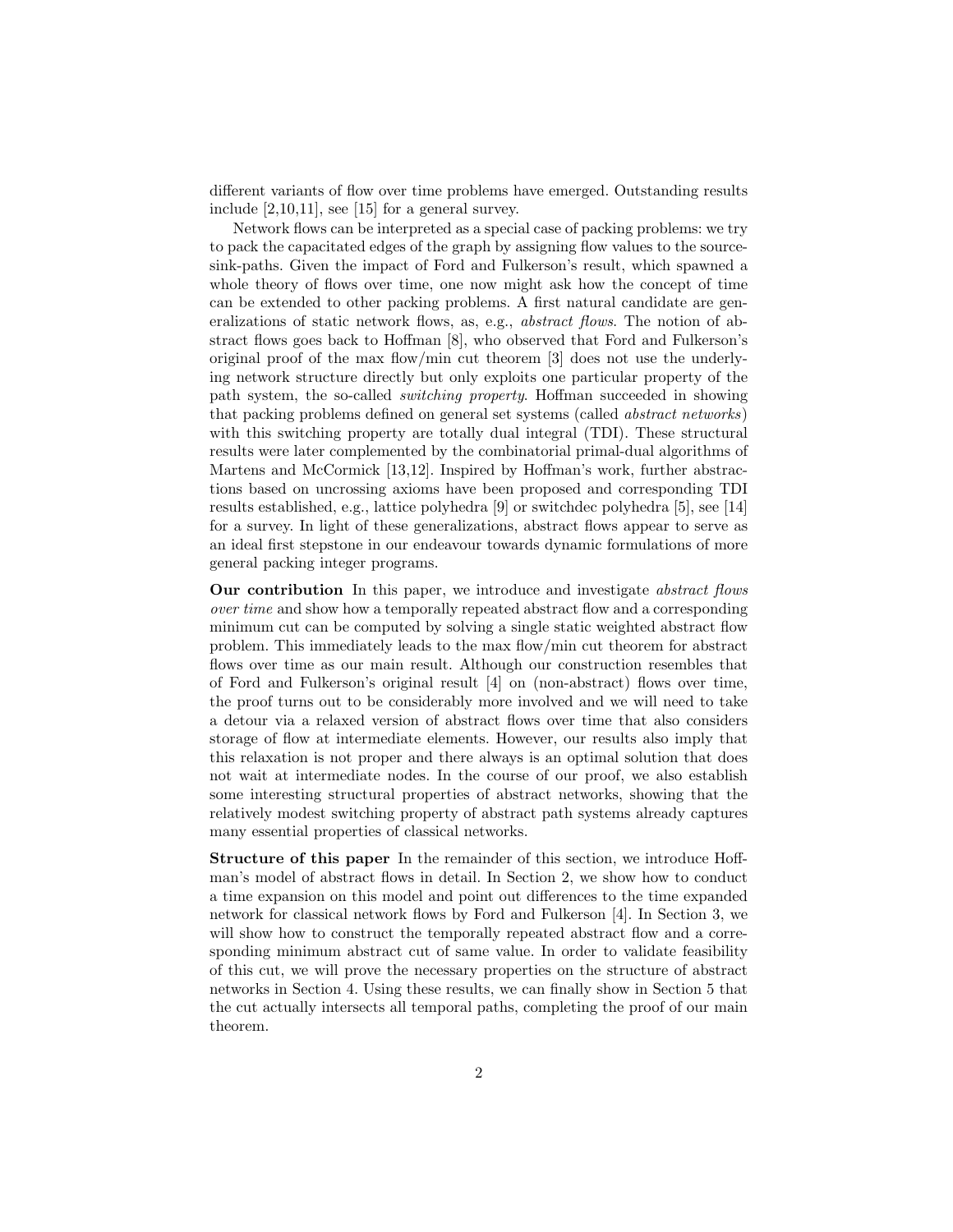#### Introduction to abstract flows

An *abstract path system* consists of a ground set  $E$  of *elements* and a family of paths  $P \subseteq 2^E$ . For every  $P \in \mathcal{P}$  there is an order  $\langle P \rangle$  of the elements in P. A path system is an abstract network, if the switching property is fulfilled: For every  $P, Q \in \mathcal{P}$  and every  $e \in P \cap Q$ , there is a path

$$
P \times_e Q \subseteq \{ p \in P : p \leq_P e \} \cup \{ q \in Q : q \geq_Q e \}.
$$

Given an abstract network with capacities  $c \in \mathbb{R}^E_+$  for all elements, the *maximum abstract flow problem* asks for an assignment of flow values  $x \in \mathbb{R}^p_+$  to the paths such as to maximize the total flow value while not violating the capacity of any element. The problem can be generalized further by introducing a weight function  $r \in \mathbb{R}_+^{\mathcal{P}}$  that specifies the "reward" per unit of flow sent along each path. It is easy to see that allowing general weight functions renders the problem NP-hard. Thus, the choice of weight functions is restricted to supermodular functions, i.e., we require

$$
r(P \times_e Q) + r(Q \times_e P) \ge r(P) + r(Q)
$$

for every  $P, Q \in \mathcal{P}$  and  $e \in P \cap Q$ .

The dual of the maximum weighted abstract flow problem is the *minimum* weighted abstract cut problem, which assigns a value  $y(e)$  to every element  $e \in E$ so as to cover every path according to its weight. The two problems can be stated as follows.

$$
\max \sum_{P \in \mathcal{P}} r(P)x(P) \qquad \min \sum_{e \in E} c(e)y(e)
$$
\n
$$
\text{s.t.} \sum_{P \in \mathcal{P}: e \in P} x(P) \le c(e) \quad \forall e \in E \qquad \text{s.t.} \sum_{e \in P} y(e) \ge r(P) \quad \forall P \in \mathcal{P}
$$
\n
$$
x(P) \ge 0 \qquad \forall P \in \mathcal{P} \qquad y(e) \ge 0 \qquad \forall e \in E
$$

Hoffman [\[8\]](#page-11-1) showed that for every integral supermodular weight function, the abstract cut LP is totally dual integral. This implies a generalized version of Ford and Fulkerson's max flow/min cut result in two ways: On the one hand, the switching property represents a significant abstraction, allowing for more general structures. On the other hand, supermodular weight functions lead to weighted cuts, i.e., elements can appear multiple times in the cut. We will later see a useful example of such weights in the context of temporally repeated flows, which also yields an intuitive interpretation of these cut values.

Hoffman's structural result was extended by McCormick [\[13\]](#page-11-7), who presented a combinatorial algorithm that solves the unweighted version ( $r \equiv 1$ ) of the maximum abstract flow problem in time polynomial in  $|E|$ , if the abstract network is given by a separation oracle for the abstract cut LP (in the unweighted case, this is equivalent to deciding whether a given set of elements contains a path or not). Later, Martens and McCormick [\[12\]](#page-11-8) extended this result and presented an algorithm that also solves the weighted case.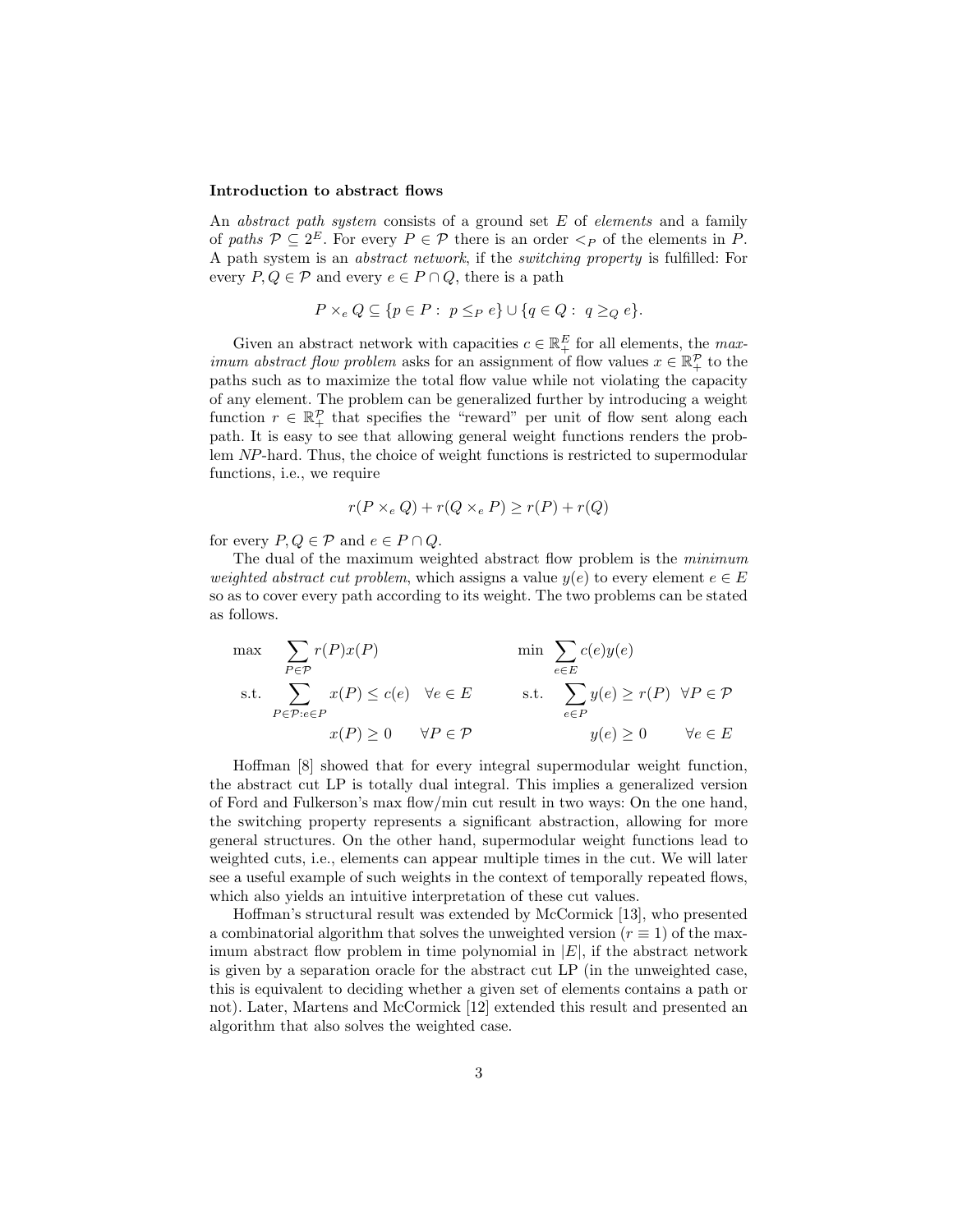While these results indicate that the switching property is the essential force behind max flow/min cut and similar total dual integrality results for flow based problems, we want to close this section by pointing out an example that shows how abstract networks actually may differ from classical networks. In classical networks, if two paths  $P$  and  $Q$  both intersect a third path  $R$ , then there either is a path from the beginning of  $P$  to the end of  $Q$  or the other way around. The following example shows that this is not true in abstract networks, even in cases where the switching property preserves the order of intersecting abstract paths.

*Example.* Consider the abstract network  $(E, \mathcal{P})$  with  $E = \{1, 2, 3, 4, a, b, c, d\}$ and  $\mathcal{P} = \{(1, 2, 3, 4), (a, 2, c), (b, 3, d), (1, c), (1, d), (a, 4), (b, 4)\}\$ . Although both  $(a, 2, c)$  and  $(b, 3, d)$  intersect the path  $(1, 2, 3, 4)$ , there is neither a path that starts with  $a$  and ends with  $d$  nor one that starts with  $b$  and ends with  $c$ .

# <span id="page-3-0"></span>2 Time expansion of abstract networks

Time plays an important role in many application areas of network flows. Flow rates can vary over time, and flow also takes time to travel within the network. One concept to capture these temporal effects is the so-called time expanded network introduced by Ford and Fulkerson [\[4\]](#page-11-0). The basic idea is to introduce multiple copies of the nodes in the network, one for each point in time. Then arcs connect copies of vertices according to their travel time. We extend this concept to the world of abstract flows by introducing the time expansion of an abstract network. In the spirit of Ford and Fulkerson's idea, we will introduce multiple copies of the abstract network. In contrast to the classical case however, not copies of individual arcs but of whole paths will be introduced.

The time expansion of an abstract network consists of a (static) abstract network with capacities  $c \in \mathbb{R}^E_+$ , transit times  $\tau \in \mathbb{Z}^E_+$  and a time horizon  $T \in \mathbb{Z}_+$ . The time from 0 to T is discretized into T intervals  $[0, 1), \ldots, [T-1, T]$ which we identify with the set of their starting times  $\mathcal{T} := \{0, \ldots, T-1\}$ . For each interval, a copy of the ground set  $E$  is introduced, i.e., the time expanded ground set is  $E_T := E \times \mathcal{T}$ .

A temporal path is denoted by  $P_t$ , where P is a path of the underlying static abstract network and  $t \in \mathcal{T}$  specifies the starting time of the path. Flow sent along the temporal path  $P_t$  enters element e at time  $t + \sum_{p \in (P,e)} \tau(e)$ , which is the time it needs for traversing all preceeding elements plus the initial offset of the path. Accordingly, we identify  $P_t$  with the set of its temporal elemtents by defining

$$
P_t := \left\{ (e, \theta) \in E_T : e \in P, \ \theta = t + \sum_{p \in (P, e)} \tau(p) \right\}.
$$

The arrival time of the temporal path  $P_t$  is  $t + \sum_{e \in P} \tau(e)$ , i.e., the time at which the flow arrives the end of the path. Since all flow is supposed to arrive its destination within the time horizon, we only allow copies of paths with a maximum arrival time of  $T-1$ , which is the final element of  $\mathcal T$ . Thus, the set of temporal paths is defined by

$$
\mathcal{P}_T := \left\{ P_t: \ P \in \mathcal{P}, \ t \in \mathcal{T}, \ t + \sum_{p \in P} \tau(p) < T \right\}.
$$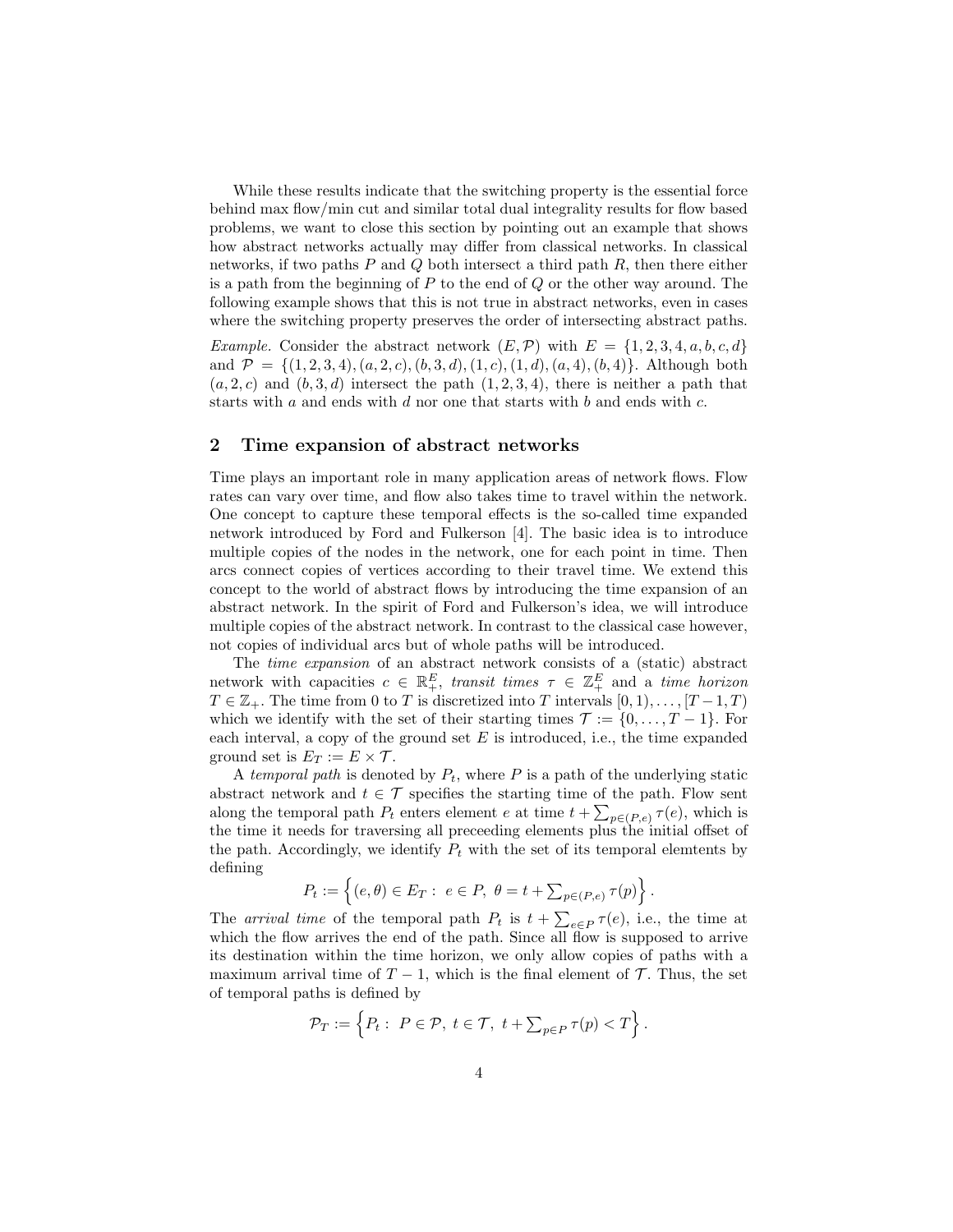We now can define the maximum abstract flow over time problem in analogy to the (static) maximum abstract flow problem. An abstract flow over time is an assignment  $x : \mathcal{P}_T \to \mathbb{R}_+$  of non-negative flow values to all temporal paths. It is feasible if and only if the capacity of every element at every point in time is respected. The maximum abstract flow over time problem asks for an abstract flow over time that maximizes the total value of the flow:

$$
\max \sum_{P_t \in \mathcal{P}_T} x(P_t)
$$
\n
$$
\text{s.t.} \sum_{P_t \in \mathcal{P}_T \colon (e,\theta) \in P_t} x(P_t) \le c(e) \quad \forall e \in E, \ \theta \in \mathcal{T}
$$
\n
$$
x(P_t) \ge 0 \qquad \forall P_t \in \mathcal{P}_T.
$$

In analogy to the static case, the maximum value of an abstract flow over time can be bounded by an *abstract cut over time*, i.e., a subset  $C \subseteq E_T$  of the time expanded ground set such that for each  $P_t \in \mathcal{P}_T$  the set  $P_t \cap C$  is nonempty.

**Lemma 1.** Let  $x$  be an abstract flow over time and let  $C$  be an abstract cut over time. Then  $\sum_{P_t \in \mathcal{P}_T} x(P_t) \leq \sum_{(e,\theta) \in C} c(e)$ .

Proof. As the cut contains an element of every temporal path and the capacity constraints are respected at every point in time, we get

$$
\sum_{P_t \in \mathcal{P}_T} x(P_t) \le \sum_{(e,\theta) \in C} \sum_{P_t: (e,\theta) \in P_t} x(P_t) \le \sum_{e \in C} c(e).
$$

Remark. (Time expansion of an abstract network vs. time expanded network) While the time expansion of abstract networks as defined above is similar to the notion of a *time expanded network* as defined by Ford and Fulkerson [\[4\]](#page-11-0) for classical network flows, the two definitions are not quite identical. Time expanded networks are based on the arc formulation of network flows. They are constructed by introducing copies of both the nodes and arcs of the underlying static network and adjusting the end points of the arcs according to their transit times. By construction, the resulting structure is guaranteed to be a network again. Unfortunately, there is no correspondence to the arc formulation for abstract flows – their definition is inherently tied to the path system, which does not allow for local concepts such as flow conservation at a particular element. Our model of time expansion therefore introduces copies of each path as a whole. In contrast to time expanded networks, the time expansion of an abstract network is not an abstract network in general, as can be seen in the following example.

Example. Let  $E = \{s, a, b, t\}$  and  $\mathcal{P} = \{P, Q, R, S\}$  with  $P = (s, a, b, t), Q =$  $(s, b, a, t), R = (s, a, t),$  and  $S = (a, b, t)$ . It is easy to verify that P in fact fulfills the switching property. Now assume all elements have unit transit times, i.e.,  $\tau \equiv 1$ . The temporal paths  $P_0$  and  $Q_1$  intersect in the element  $(b, 2)$ . However, there is no temporal path in  $\mathcal{P}_T$  that can be constructed from the elements  $\{(s, 1), (b, 2), (t, 4)\}\$ , as there is a "time gap" between  $(b, 2)$  and  $(t, 4)$ . Thus, the time expansion violates the switching property.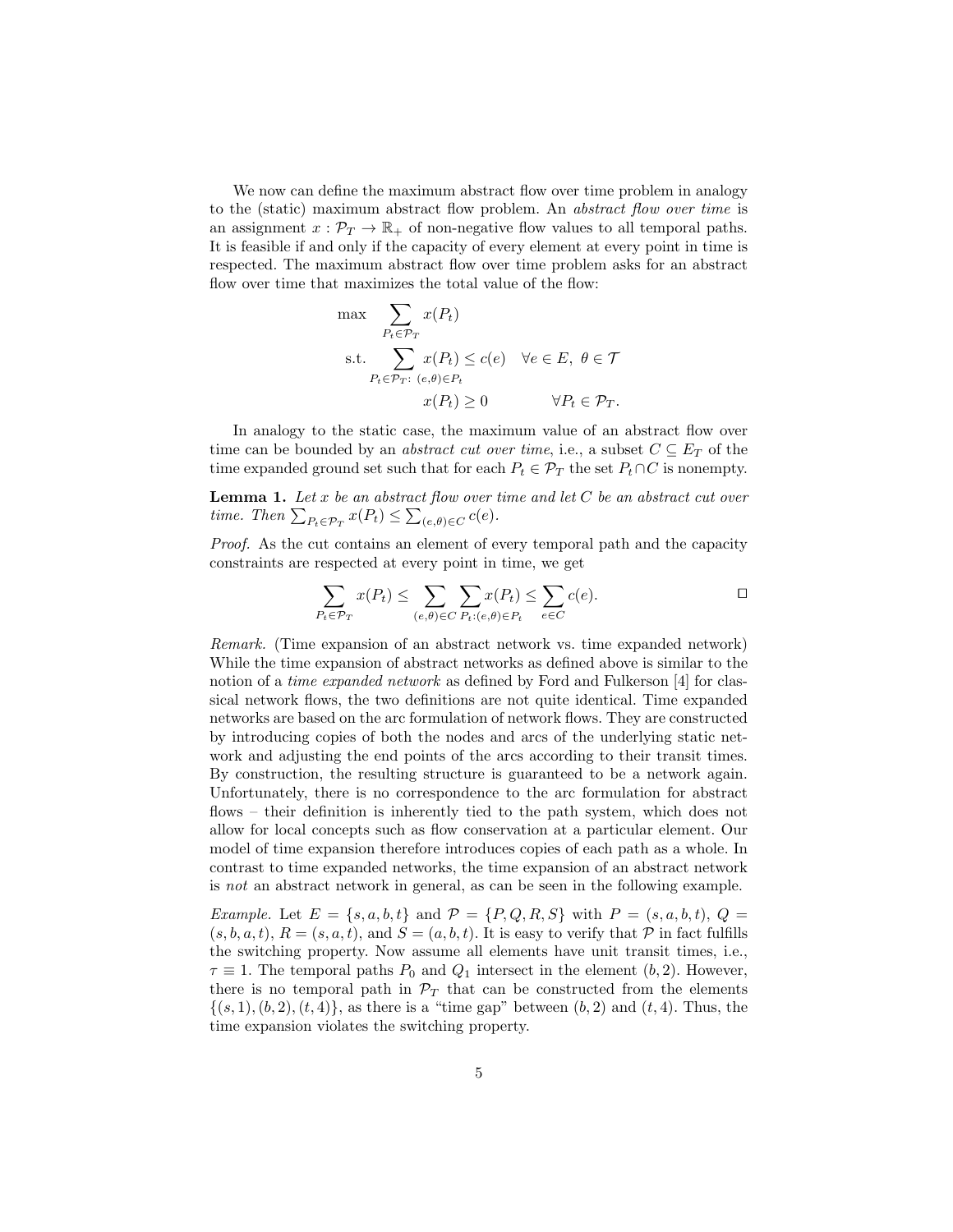In view of this example, it is not even clear whether max flow/min cut results are still valid in the context of abstract flows over time or how far existing algorithms for abstract flow problems can be applied to the time expansion of the abstract network. Fortunately, the proof of our main result in the following sections will dissipate these concerns.

<span id="page-5-1"></span>Theorem 2 (Abstract max flow/min cut over time). The value of a maximum abstract flow over time equals the capacity of a minimum abstract cut over time. Both a maximum flow and a minimum cut over time can be computed by solving a single (static) maximum weighted abstract flow problem.

Our proof of [Theorem 2](#page-5-1) involves constructing an abstract cut over time. In order to show feasibility of this cut, we will have to introduce the possibility of waiting at intermediate elements as an important device in our proof (see [Section 4\)](#page-7-0). Storage of flow at intermediate nodes plays an interesting role in the field of flows over time: While in some settings, such as the maximum flow over time problem or the NP-hard minimum cost flow over time problem, there always exist optimal solutions that do not wait at intermediate nodes [\[4,](#page-11-0)[1\]](#page-11-12), this is not true in other settings: e.g., for multi-commodity flows over time, the decision of allowing flow storage at intermediate nodes has an influence on the value of the solution and also on the complexity [\[7,](#page-11-13)[6\]](#page-11-14). In the context of abstract flows over time, our results imply that the possibility of waiting has no influence on the problem, as we prove in [Section 5](#page-9-0) that the temporally repeated solution constructed in [Section 3](#page-5-0) is optimal even if waiting is allowed.

Theorem 3. If waiting at intermediate elements is allowed, there still is a maximum abstract flow over time that does not wait at intermediate elements.

### <span id="page-5-0"></span>3 Constructing a maximum abstract flow over time

The number of paths created by applying the time expansion is linear in T and thus exponential in the size of the input. Hence, even encoding a solution in the straight-forward way results in an exponentially sized output. Ford and Fulkerson [\[4\]](#page-11-0) resolved this problem for the classical (non-abstract) flow over time problem by introducing so-called temporally repeated flows, i.e., a flow over time constructed by temporally repeating a static flow pattern.

A temporally repeated abstract flow is an abstract flow over time x that is constructed from a static abstract flow  $\tilde{x}$  by setting  $x(P_t) := \tilde{x}(P)$  for  $P \in$ P and  $0 \leq t < T - \sum_{e \in P} \tau(e)$  and 0 otherwise. In other words, the static flow on each path is repeatedly sent as long as possible before the time horizon is reached. It is easy to check that feasibility of the underlying static flow implies feasibility of the temporally repeated flow.

Lemma 4. A temporally repeated abstract flow derived from a feasible abstract flow is a feasible abstract flow over time.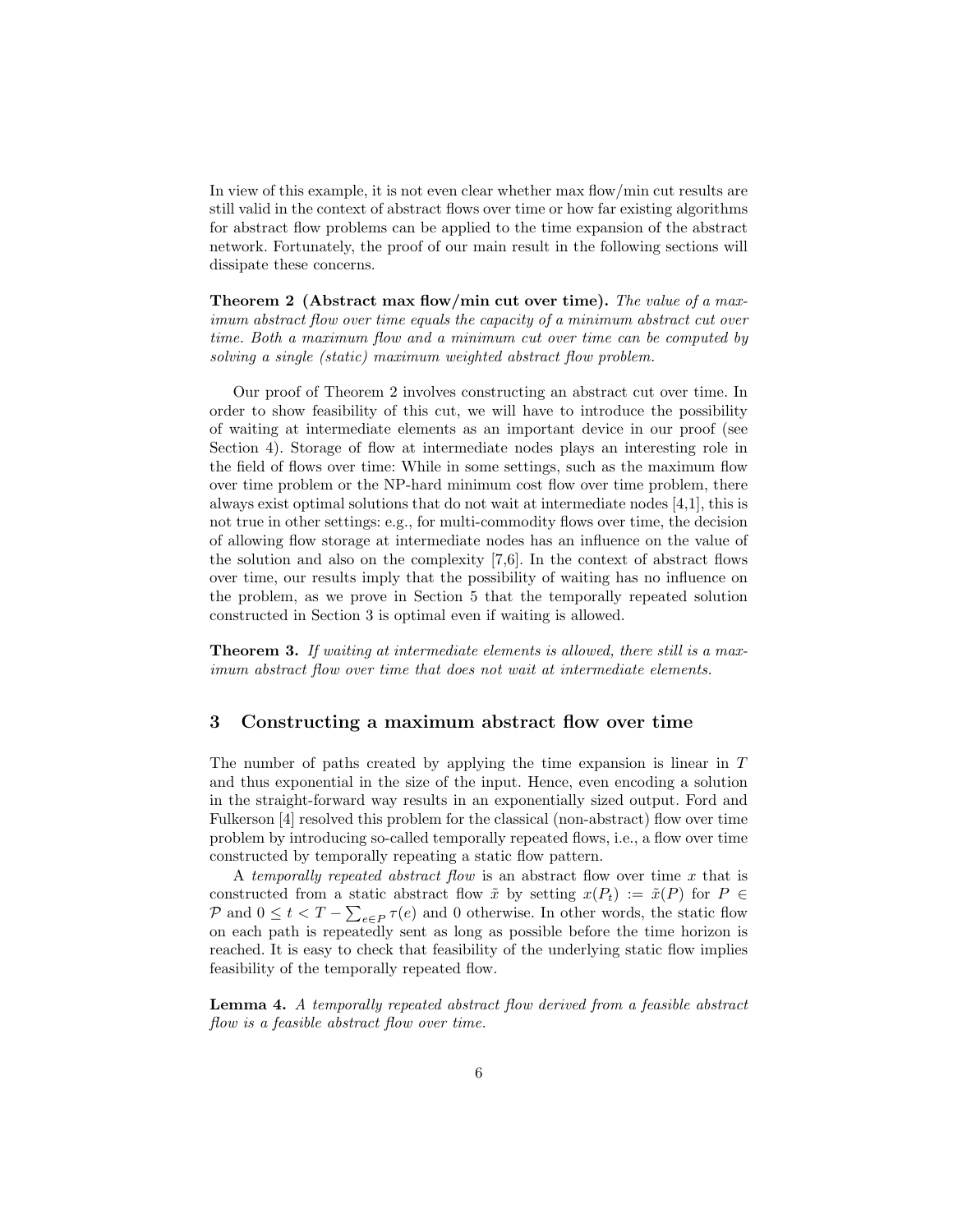*Proof.* Let  $\tilde{x}$  be a feasible abstract flow and let x be the corresponding temporally repeated flow. We only need to verify that  $x$  obeys the capacity restrictions for every  $e \in E$  and every  $\theta \in \mathcal{T}$ . In fact, observe that  $(e, \theta) \in P_t$  if and only if  $e \in P$  and  $\theta = t + \sum_{p \in P} \tau(p)$ . As the second part of this sum is constant for a fixed  $P \in \mathcal{P}$ , there is only one specific value of t for which  $(e, \theta) \in P_t$ . Thus

$$
\sum_{P_t \in \mathcal{P}_T: (e,\theta) \in P_t} x(P_t) \le \sum_{P \in \mathcal{P}} \tilde{x}(P) \le c(e)
$$

for all  $(e, \theta) \in E_T$ .

In order to construct a maximum temporally repeated abstract flow, we first observe that flow can be sent along path  $P \in \mathcal{P}$  up to time  $r(P) := T \sum_{e \in P} \tau(e)$ , i.e., the flow value  $\tilde{x}(P)$  is repeated  $r(P)$  times. Thus, the total flow value of the temporally repeated flow x resulting from the static flow  $\tilde{x}$ is  $\sum_{P \in \mathcal{P}} r(P)\tilde{x}(P)$  and a maximum temporally repeated flow corresponds to a static abstract flow that is maximum with respect to the weights  $r(P)$ . It is not hard to see that the weight function defined in this way is supermodular.

**Observation 5.** The weight function  $r(P) := T - \sum_{e \in P} \tau(e)$  is supermodular.

*Proof.* By definition of  $r$  we have

$$
r(P \times_e Q) + r(Q \times_e P) = T - \sum_{e \in P \times_e Q} \tau(e) + T - \sum_{e \in Q \times_e P} \tau(e)
$$
  
\n
$$
\geq 2T - \left(\sum_{e \in [P,e]} \tau(e) + \sum_{e \in (e,Q]} \tau(e)\right) - \left(\sum_{e \in [Q,e]} \tau(e) + \sum_{e \in (e,P]} \tau(e)\right)
$$
  
\n
$$
= 2T - \sum_{e \in P} \tau(e) - \sum_{e \in Q} \tau(e)
$$
  
\n
$$
= r(P) + r(Q).
$$

Thus, we can solve the weighted abstract flow problem defined by these weights using the algorithm from [\[12\]](#page-11-8), yielding a (static) abstract flow  $\tilde{x}^*$  of maximum weight and the corresponding temporally repeated flow  $x^*$ . We will show that the value of  $x^*$  is not only maximum among the temporally repeated abstract flows but also among all abstract flows over time. To this end, we now construct an abstract cut over time whose capacity matches the flow value of  $x^*$ . Let  $\tilde{y}$  be an optimal solution to the dual of the static weighted abstract flow problem with the weights  $r(P)$  used to construct the temporally repeated flow. Note that by [\[8\]](#page-11-1), we can assume  $\tilde{y}$  to be integral. We will interpret the values  $\tilde{y}(e)$  as the number of time steps for which element e is contained in the cut. We define the time at which  $e \in E$  enters the cut by setting

$$
\alpha(e) := \min_{P \in \mathcal{P}} \sum_{p \in (P,e)} (\tau(p) + \tilde{y}(p))
$$

<span id="page-6-0"></span>and define

$$
C := \{(e, \theta) \in E_T : \ \alpha(e) \leq \theta < \alpha(e) + \tilde{y}(e)\}.
$$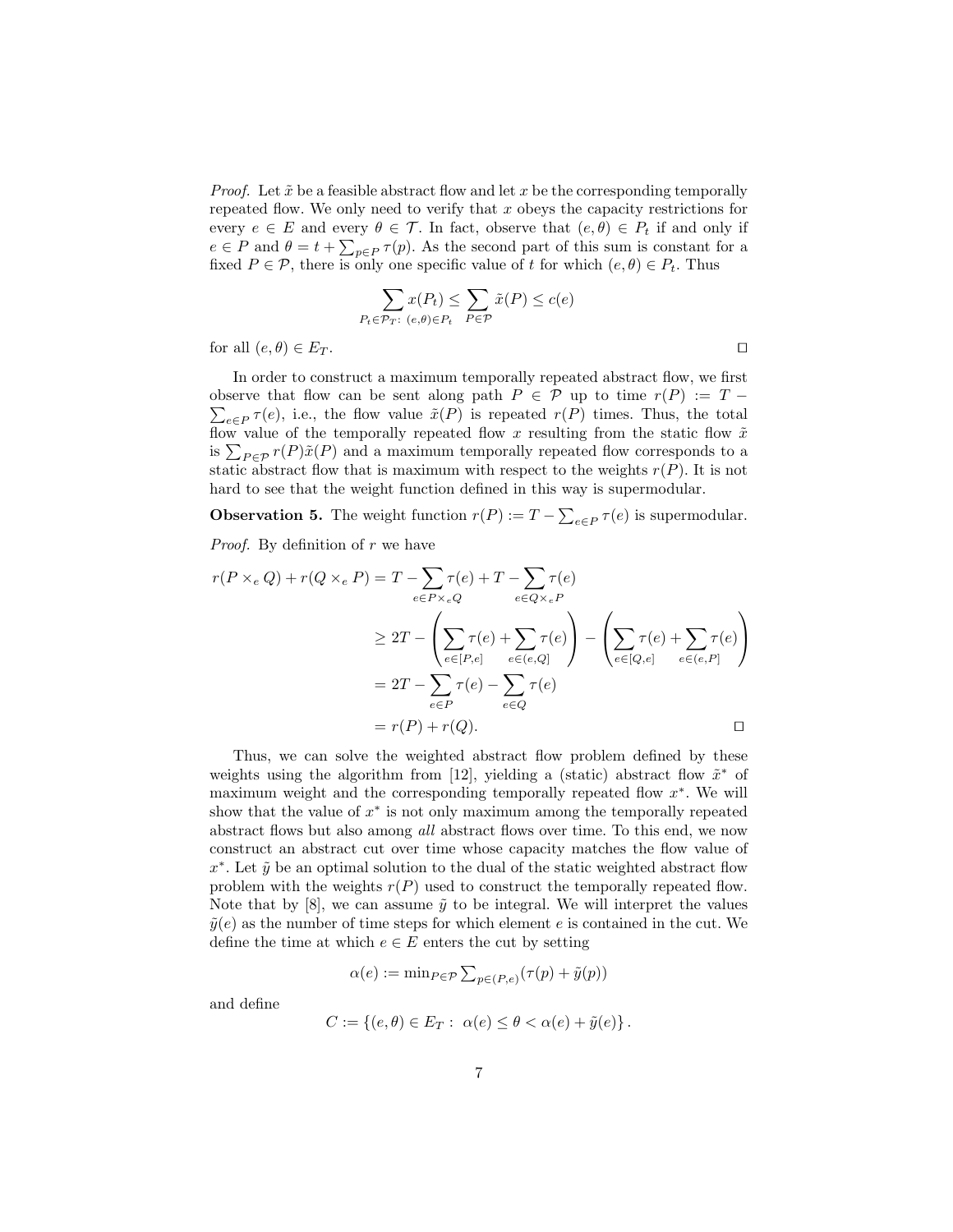Theorem 6. C is a feasible abstract cut over time.

The proof of [Theorem 6](#page-6-0) involves some additional results on the structure of abstract networks, which we will elaborate on in the following sections. Using LP duality, [Theorem 6](#page-6-0) immediately leads to the following corollary, which implies [Theorem 2.](#page-5-1)

Corollary 7. The temporally repeated abstract flow  $x^*$  is a maximum abstract flow over time, and  $C$  is a minimum abstract cut over time whose capacity is equal to the flow value.

Proof. We observe that by duality,

$$
\sum_{(e,\theta)\in C} c(e) = \sum_{e\in E} c(e)\tilde{y}(e) = \sum_{P\in \mathcal{P}} r(P)\tilde{x}^*(P) = \sum_{P_t\in \mathcal{P}_T} x^*(P_t)
$$

and thus the capacity of  $C$  equals the flow value of  $x^*$ 

<span id="page-7-2"></span>
$$
\qquad \qquad \Box
$$

# <span id="page-7-0"></span>4 Waiting at intermediate elements and the structure of abstract networks

In order to prove that the set  $C$  constructed in the preceeding section actually covers all temporal paths, we need to show that we can ensure w.l.o.g. that the switching operation  $\times$  preserves the order of the intersecting paths. We start by showing a weaker version of this statement, asserting that we can always choose the path resulting from an application of  $\times$ . in such a way that the two subpaths used for its construction are not mixed.

<span id="page-7-1"></span>**Lemma 8.** Let  $P, Q \in \mathcal{P}, e \in P \cap Q$ , then there is a path  $R \subseteq [P, e] \cup [e, Q]$  such that  $a \in R \cap [P, e]$  and  $b \in R \setminus [P, e]$  implies  $a <_R b$ .

*Proof.* Let  $P, Q \in \mathcal{P}$  and  $e \in P \cap Q$ . Let R to be a path contained in  $[P, e] \cup [e, Q]$ such that  $|R \setminus [P, e]|$  is minimal. By contradiction assume there is  $a \in R \cap [P, e]$ and  $b \in R \setminus [P, e]$  with  $b <_R a$ . Let  $R' := P \times_a R$ . Observe that  $R' \subset [P, e] \cup [e, Q]$ and  $R' \setminus [P, e] \subset R \setminus [P, e]$  as  $a \notin R'$ , contradicting the choice of R.

As a result of [Lemma 8,](#page-7-1) the following assumption is without loss of generality.

**Assumption A.** If  $a \in P \times_e Q \cap [P, e]$  and  $b \in P \times_e Q \setminus [P, e]$ , then  $a <_{P \times_e Q} b$ .

In order to show that  $\times$  actually preserves the internal order of P and Q, we will – temporally – extend our model of time expansion by allowing flow to deliberately delay its traversal at intermediate elements.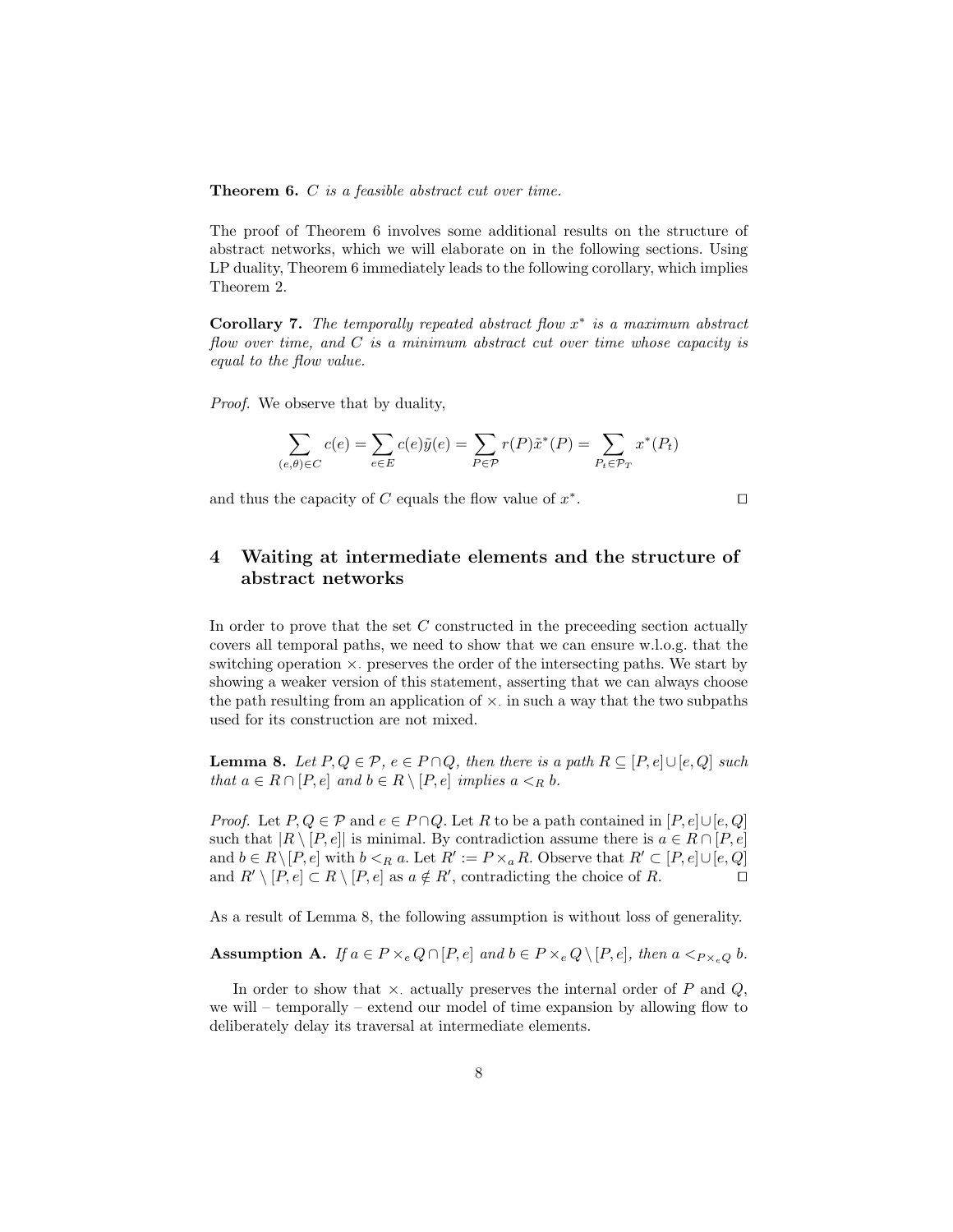Waiting at intermediate elements A temporal path with intermediate waiting is denoted by  $P_{\sigma}$ , where  $P \in \mathcal{P}$  is a path of the underlying static abstract network and  $\sigma : P \to \mathcal{T}$  specifies the waiting time  $\sigma(e)$  before travers- $\sum_{p\in (P,e)} (\sigma(p) + \tau(p)) + \sigma(e)$  which is the time it needs for traversing all preing element  $e \in P$ . Flow sent along  $P_{\sigma}$  enters element e at time  $\gamma(P_{\sigma}, e)$  := ceeding elements and the time it spends waiting at those elements and at e itself. Accordingly, we identify  $P_{\sigma}$  with the set of its temporal elemtents by defining

$$
P_{\sigma} := \{(e, \theta) \in E_T : e \in P, \ \theta = \gamma(P_{\sigma}, e)\}.
$$

The set of all temporal paths with intermediate waiting is denoted by

$$
\mathcal{P}_T^* := \left\{ P_{\sigma} : P \in \mathcal{P}, \ \sigma \in \mathcal{T}^P, \ \sum_{e \in P} (\sigma(e) + \tau(e)) < T \right\}.
$$

We will identify  $P_t \in \mathcal{P}_T$  with  $P_{(t,0,\ldots,0)} \in \mathcal{P}_T^*$ . Note that the maximum abstract flow over time problem with waiting at intermediate elements is a relaxation of the maximum abstract flow over time without waiting, and the temporally repeated abstract flow  $x^*$  defined in [Section 3](#page-5-0) is a feasible solution to this relaxation. We will show that C actually covers all paths in  $\mathcal{P}_T^*$ , and thus x ∗ is optimal even if waiting is allowed. This implies that the relaxation is not proper, i.e., the possibility of waiting does not have any effect on the value of the optimal solution.

However, the extension of the model allows us to delete certain paths from the network. Observe that if Q is a strict subset of P, and  $\leq_Q$  is identical to the restriction of  $\leq_P$  to Q, then there always is an optimal abstract flow over time that does not use any copy of  $P$  (since it can wait at intermediate elements and use  $Q$  instead). Thus we can safely erase  $P$  from the base network in this case (without violating the switching axiom as  $Q$  can always replace  $P$ as switching choice). Hence, if we allow waiting at intermediate elements, the following assumption is without loss of generality.

<span id="page-8-0"></span>**Assumption B.** If  $Q \subset P$  then there are  $a, b \in Q$  with  $a <_P b$  and  $b <_Q a$ .

In the remainder of this section, we will show that [Assumption B](#page-8-0) implies the following lemma. As a corollary, we can assume w.l.o.g. the switching operation to preserve order.

<span id="page-8-1"></span>**Lemma 9.** There are no paths  $P, Q \in \mathcal{P}$  such that  $Q \subset P$ .

Corollary 10. Let  $R := P \times_e Q$ . If  $a, b \in R \cap [P, e]$  and  $a <_P b$  then  $a <_R b$ . If  $a, b \in R \setminus [P, e]$  and  $a <_Q b$  then  $a <_R b$ .

Proof.

- By contradiction assume  $a, b \in [P, e] \cap R$  and  $a <_P b$  but  $b <_R a$ . Then, by [Assumption A,](#page-7-2) there is no  $c \in R \setminus (P, e)$  with  $c <_{R} a$ . Thus  $[R, a] \subseteq P$  and  $R \times_b P \subset P$ , contradicting [Lemma 9.](#page-8-1)
- By contradiction assume  $a, b \in R \setminus [P, e]$  and  $a <_Q b$  but  $b <_R a$ . Then, by [Assumption A,](#page-7-2) there is no  $c \in R \cap [P, e]$  with  $c >_R b$ . Thus  $[a, R] \subseteq Q$  and  $Q \times_a R \subset Q$ , contradicting [Lemma 9.](#page-8-1)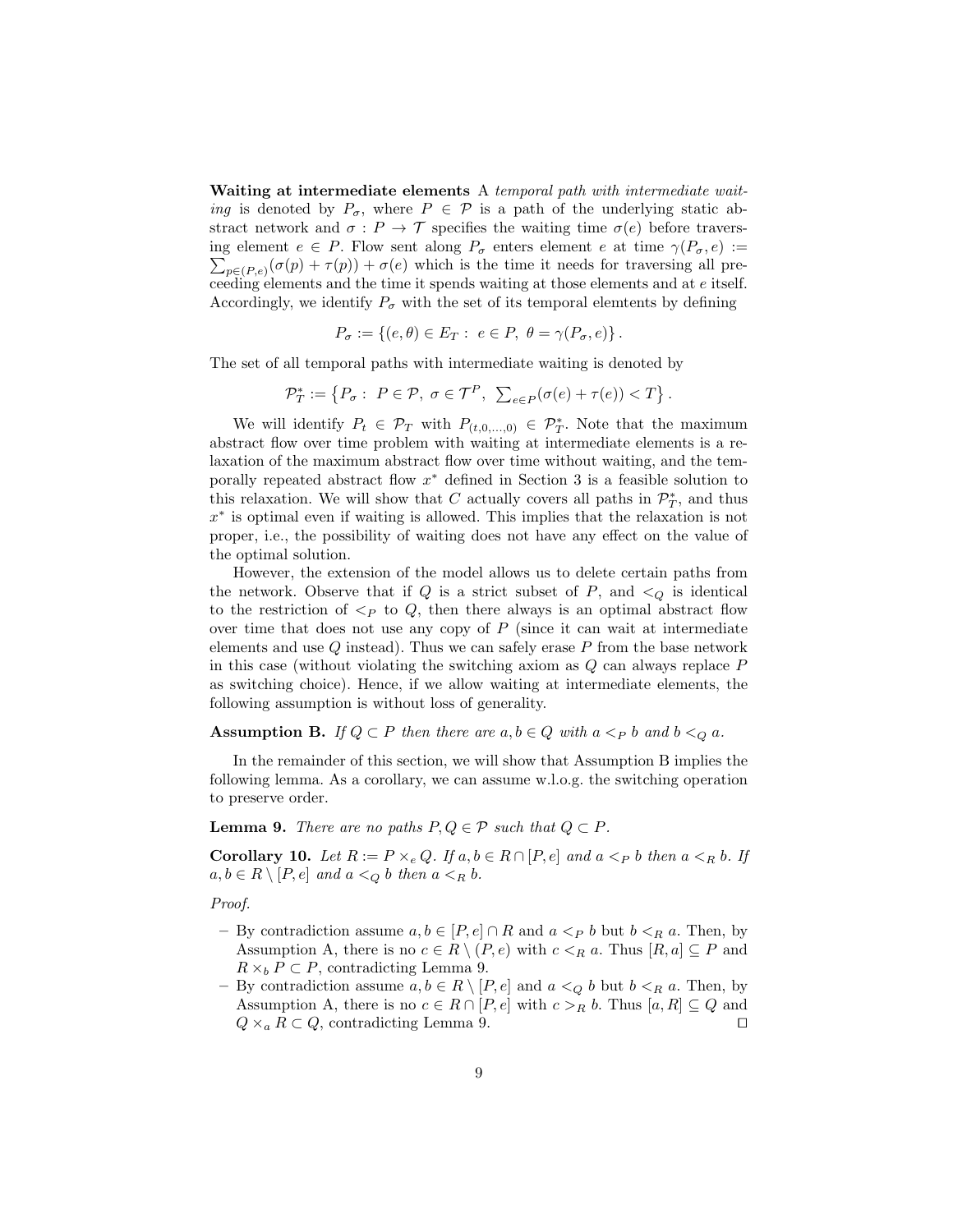*Proof of [Lemma 9.](#page-8-1)* By contradiction assume there are  $P, Q \in \mathcal{P}$  with  $Q \subset P$ . Let  $P^*$  be such that  $|P^*|$  is minimal among all possible choices of such a P.

For  $Q \subset P^*$  define  $b(Q) \in Q$  to be the maximal element w.r.t.  $\langle Q \rangle$  such that  $p <_{P^*} b(Q)$  for all  $p \in (Q, b(Q))$ , i.e., until element  $b(Q)$  the order of Q is identical to that of P. By [Assumption B,](#page-8-0)  $b(Q)$  cannot be the last element of Q. So let  $a(Q) \in Q$  be the successor of  $b(Q)$  in Q. Note that this implies  $a <_{P*} b$  by definition of  $b(Q)$ . Among all paths  $Q \subset P^*$ , choose  $Q^*$  such that  $b^* := b(Q^*)$  is maximal w.r.t.  $\langle P^* \rangle$ . Let  $a^* := a(Q^*).$ 

Let  $R := Q^* \times_{b^*} P^*$ . Note that  $a^* \notin R$ , as  $a^* >_{Q^*} b^*$ , and therefore  $R \subset P^*$ . We now claim that  $\lt_R$  is identical to  $\lt_{Q^*}$  on the  $(Q^*, b^*)$ -part of R.

*Claim.* For all  $c, d \in R \cap (Q^*, b^*)$  with  $c <_{Q^*} d$ , we have  $c <_R d$ .

*Proof.* If  $c <_{Q^*} d$  but  $d <_{R} c$ , let  $R' := R \times_d Q^*$ . Note that  $c \notin R'$  and by [Assumption A,](#page-7-2) we have chosen R such that  $[R, d] \subset Q^*$ . Thus  $R' \subset Q^* \subset P^*$ which contradicts the choice of  $P^*$ . The contract of the contract of the contract of the contract of the contract of the contract of the contract of the contract of the contract of the contract of the contract of the contract of the contract of the contract

By definition of  $b(Q^*)$ , the order  $\langle Q^*, b^* \rangle$  and  $(Q^*, b^*)$  and thus  $\lt_R$  is identical to  $\lt_{P^*}$  on the  $(Q^*, b^*)$ -part of R. This implies that  $a(R), b(R)$ cannot be both in the  $(Q^*, b^*)$ -part of R. Thus,  $a(R) \in [b^*, P^*]$ , which by  $a(R) <_{P^*} b(R)$  implies that  $b(R) \in (b^*, P^*)$ . However this means  $b(R) >_{P^*} b^*$ contradicting our choice of  $Q^*$  maximizing  $b^*$ . The contract of  $\Box$ 

### <span id="page-9-0"></span>5 Proof of [Theorem 6](#page-6-0)

We will show that C not only covers all paths in  $\mathcal{P}_T$  but even those paths that use waiting at intermediate elements, implying optimality of the constructed temporally repeated abstract flow for the relaxation of the problem. We are thus allowed to use the results from [Section 4](#page-7-0) in the proof, which is only sketched here (a complete proof can be found in the appendix).

**[Theorem 6a](#page-6-0).**  $C \cap P_{\sigma} \neq \emptyset$  for every  $P_{\sigma} \in \mathcal{P}_{T}^{*}$ .

*Proof.* By contradiction assume there is a path that is not covered by  $C$ . Among all uncovered paths choose  $P_{\sigma} \in \mathcal{P}^*_{T}$  such that  $\sum_{e \in P} (\tau(e) + \tilde{y}(e))$  is minimal. We will show that there is an uncovered path  $R$  whose length is strictly shorter, yielding a contradiction.

Let  $\bar{e} \in P$  be maximal w.r.t.  $\langle P \rangle$  among all element on P with  $\gamma(P_{\sigma}, \bar{e}) \geq$  $\alpha(\bar{e})$ . Note that such an element exists because the first element  $e_0$  of P fulfills  $\gamma(P_{\sigma}, e_0) = \sigma(e_0) \geq 0 = \alpha(e_0)$ . By construction,  $P_{\sigma}$  arrives at  $\bar{e}$  after the element has entered the cut. Note that, as  $P_{\sigma}$  is not covered by the cut, the path must actually arrive at  $\bar{e}$  after it has left the cut again, i.e.,  $\gamma(P_{\sigma}, \bar{e}) \geq \alpha(\bar{e}) + \tilde{y}(\bar{e})$ . Adding  $\tau(\bar{e})$  to both sides of the inequality yields

<span id="page-9-1"></span>
$$
\sum_{e \in [P,\bar{e}]} (\sigma(e) + \tau(e)) \geq \alpha(\bar{e}) + \tilde{y}(\bar{e}) + \tau(\bar{e}). \tag{1}
$$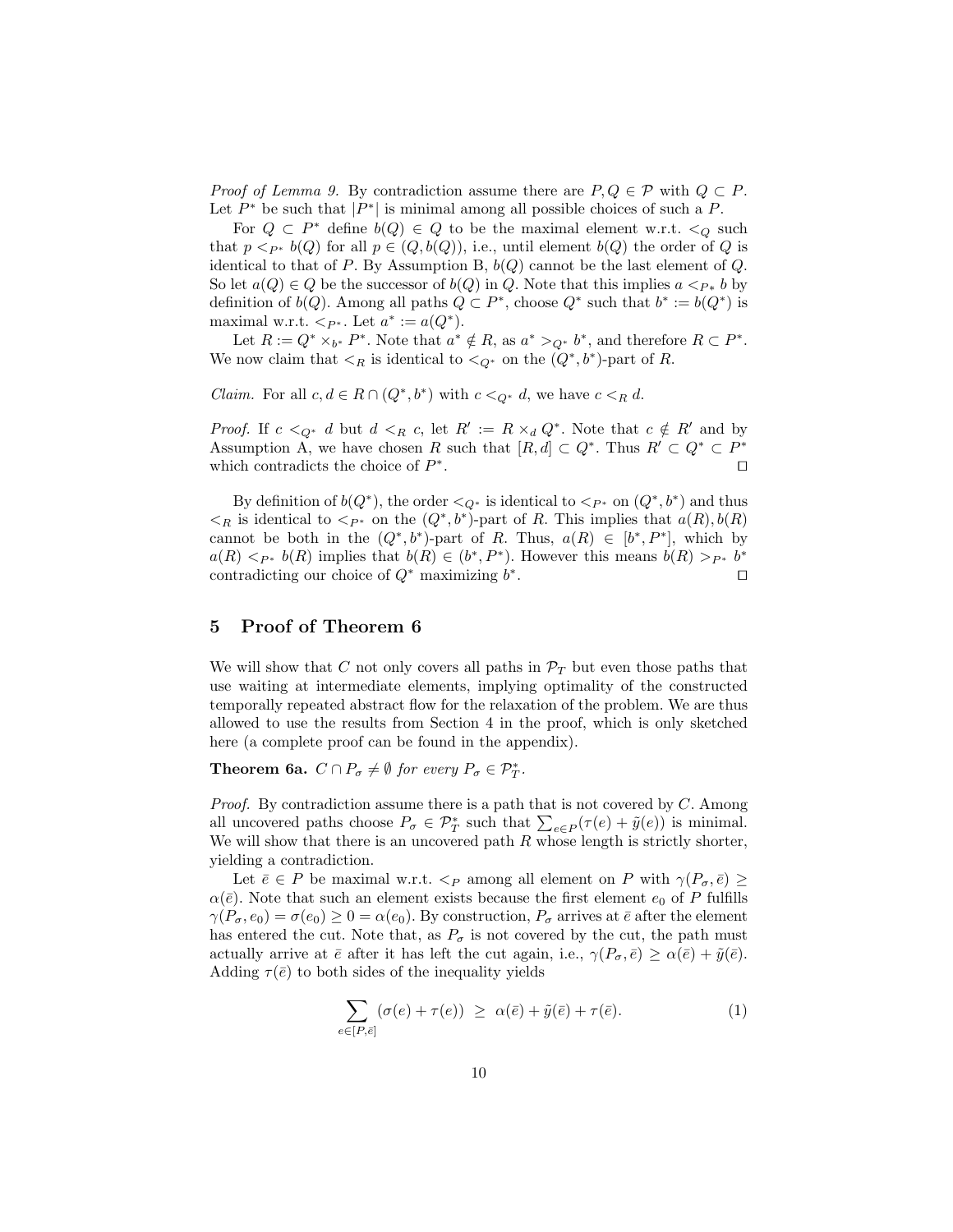We will now argue that  $\bar{e}$  cannot be the final element of P. Assume by contradiction this was the case. Then let L be a path with  $\alpha(\bar{e}) = \sum_{e \in (L,\bar{e})} (\tau(e) + \tilde{y}(e)).$ As  $L \times_{\bar{e}} P \subseteq [L, \bar{e}]$ , feasibility of  $\tilde{y}$  implies  $\alpha(\bar{e}) + \tau(\bar{e}) + \tilde{y}(\bar{e}) = \sum_{e \in [L, \bar{e}]} (\tau(e) +$  $\tilde{y}(e)$ )  $\geq T$ . Combining this with [\(1\)](#page-9-1) yields  $\sum_{e \in P} (\sigma(e) + \tau(e)) \geq T$ , a contradiction to  $P_{\sigma} \in \mathcal{P}_T$ .

Thus,  $\bar{e}$  is not the final element of P and so we let  $e'$  be the successor of  $\bar{e}$  on P. Observe that by choice of  $\bar{e}$  and definition of  $\alpha$ 

$$
\gamma(P_{\sigma},e') \ < \ \alpha(e') \ \leq \ \sum_{e \in [P,\bar{e}]} (\tau(e) + \tilde{y}(e)).
$$

Note that the left hand side of [\(1\)](#page-9-1) is at most  $\gamma(P_{\sigma}, e')$  and thus combining both inequalities yields

$$
\alpha(\bar{e}) < \sum_{e \in (P, \bar{e})} (\tau(e) + \tilde{y}(e)).\tag{2}
$$

Now let  $Q \in \mathcal{P}$  be a path with  $\sum_{e \in (Q,\bar{e})} (\tau(e) + \tilde{y}(e)) = \alpha(\bar{e})$ . We consider the path  $R := Q \times_{\overline{e}} P$ . Observe that

$$
\sum_{e\in R} (\tau(e)+\tilde y(e))\leq \alpha(\bar e)+\sum_{e\in (\bar e,P)} (\tau(e)+\tilde y(e))<\sum_{e\in P} (\tau(e)+\tilde y(e)).
$$

Let  $s := \sum_{e \in [Q,\bar{e}]} \tilde{y}(e) + \sum_{e \in [Q,\bar{e}]\setminus R} \tau(e)$  and  $\sigma' := (s,0,\ldots,0) \in \mathcal{T}^R$ . We will show that the time expanded path  $R_{\sigma}$  is not covered by C, which contradicts the choice of P as uncovered path minimizing the length w.r.t.  $\tau + \tilde{y}$ .

Let  $f \in R$ . We show  $(f, \gamma(R, f)) \notin C$ . Note that  $\gamma(R, f) = s + \sum_{e \in (R, f)} \tau(e)$ , and further that by our results from [Section 4](#page-7-0) we can know that  $R$  consists of two parts: The first part containing elements form  $[Q, \bar{e}]$  in the same order as  $\langle Q, \rangle$ , the second part containing elements form  $(\bar{e}, P)$ , in the same order as  $\langle P \rangle$ .

$$
- \text{ If } f \in [Q, \bar{e}]
$$

$$
\gamma(R, f) \geq \sum_{e \in (Q, f)} (\tau(e) + \tilde{y}(e)) + \tilde{y}(f) \geq \alpha(f) + \tilde{y}(f).
$$

So  $R_{\sigma'}$  reaches f after it has left the cut in this case.  $-$  If  $f \in R \setminus [Q, \bar{e}],$ 

$$
\gamma(R, f) = \sum_{e \in [Q, \bar{e}]} (\tau(e) + \tilde{y}(e)) + \sum_{e \in (\bar{e}, R) \cap (R, f)} \tau(e) \leq \alpha(\bar{e}) + \tau(\bar{e}) + \tilde{y}(\bar{e}) + \sum_{e \in (\bar{e}, P) \cap (P, f)} \tau(e)
$$
  

$$
\leq \gamma(P, \bar{e}) + \sum_{e \in [\bar{e}, P] \cap (P, f)} (\tau(e) + \sigma(e)) \leq \sum_{e \in (P, f)} (\tau(e) + \sigma(e)) + \sigma(f).
$$

The last term is strictly less than  $\alpha(f)$  due to the choice of  $\bar{e}$  and the fact that  $f >_P \bar{e}$ . So  $R_{\sigma'}$  reaches f before it enters the cut in this case.

This concludes the proof.  $\Box$